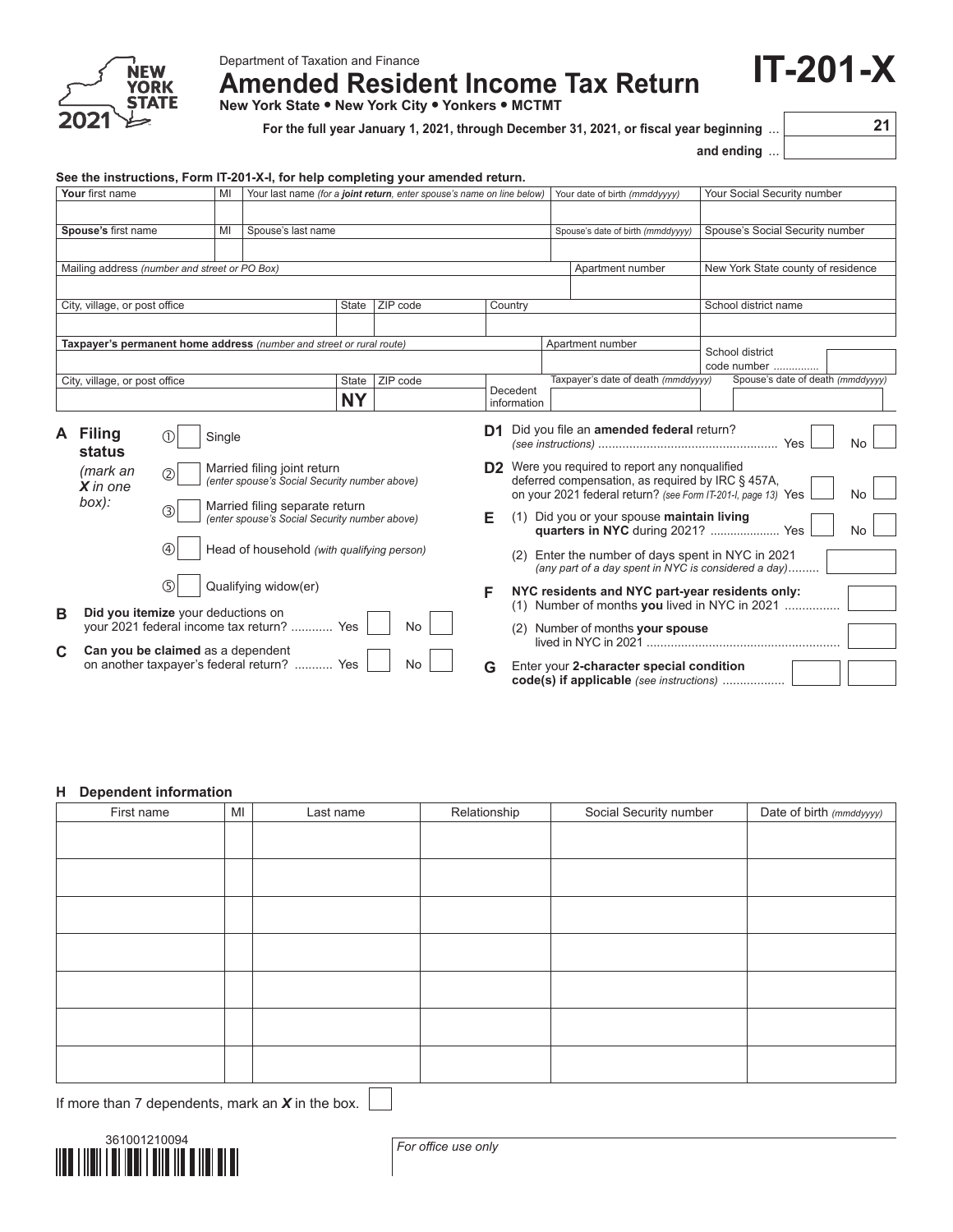| Your Social Security number |  |
|-----------------------------|--|
|-----------------------------|--|

# **Federal income and adjustments Whole dollars only**

|                                                                                                                                  |    | <b>VILLUIG GUILAIS UILLY</b> |
|----------------------------------------------------------------------------------------------------------------------------------|----|------------------------------|
|                                                                                                                                  |    | .001                         |
|                                                                                                                                  |    | .001                         |
|                                                                                                                                  |    | .001                         |
| 4 Taxable refunds, credits, or offsets of state and local income taxes (also enter on line 25)                                   |    | .00                          |
|                                                                                                                                  |    | .00 <sub>1</sub>             |
|                                                                                                                                  |    | .001                         |
| 7 Capital gain or loss (if required, submit a copy of federal Schedule D, Form 1040)                                             |    | .00                          |
|                                                                                                                                  |    | .001                         |
| 9 Taxable amount of IRA distributions. If received as a beneficiary, mark an $X$ in the box                                      | Q  | .00 <sub>1</sub>             |
| 10 Taxable amount of pensions and annuities. If received as a beneficiary, mark an X in the box $\lfloor$                        | 10 | .00                          |
| 11 Rental real estate, royalties, partnerships, S corporations, trusts, etc. (submit copy of federal Schedule E, Form 1040)   11 |    | .00                          |

|                                                                                                    | .00 |     |                  |
|----------------------------------------------------------------------------------------------------|-----|-----|------------------|
|                                                                                                    |     |     | .00              |
|                                                                                                    |     | 14  | .00 <sub>1</sub> |
|                                                                                                    |     |     | .00 <sub>1</sub> |
| <b>16</b> Other income   Identify:                                                                 |     | 16  | .00 <sub>1</sub> |
|                                                                                                    |     | .17 | .00.             |
| 18 Total federal adjustments to income   Identify:                                                 |     | 18  | .00              |
|                                                                                                    |     | 19  | .00.             |
| 19a Recomputed federal adjusted gross income (see Form IT-201-I, page 14, Line 19a worksheet)  19a |     |     | .00 <sub>1</sub> |

# **New York additions**

| 20 Interest income on state and local bonds and obligations (but not those of NYS or its local governments) 20 |                 | .00 <sub>1</sub> |
|----------------------------------------------------------------------------------------------------------------|-----------------|------------------|
| 21 Public employee 414(h) retirement contributions from your wage and tax statements                           | $\overline{21}$ | .00 <sub>1</sub> |
|                                                                                                                | 22              | .001             |
|                                                                                                                | 23              | .00 <sub>1</sub> |
|                                                                                                                | 24              | .00 <sub>1</sub> |

# **New York subtractions**

| 25 Taxable refunds, credits, or offsets of state and local income taxes (from line 4) | 25           | .00 <sub>1</sub> |    |                  |
|---------------------------------------------------------------------------------------|--------------|------------------|----|------------------|
| 26 Pensions of NYS and local governments and the federal government 26                |              | $.00 \cdot$      |    |                  |
| 27 Taxable amount of Social Security benefits (from line 15)  27                      |              | .00              |    |                  |
| 28 Interest income on U.S. government bonds                                           | 28           | .00              |    |                  |
| 29 Pension and annuity income exclusion                                               | $ 29\rangle$ | .00              |    |                  |
| 30 New York's 529 college savings program deduction/earnings                          | 30           | .00              |    |                  |
|                                                                                       |              | .00.             |    |                  |
|                                                                                       |              |                  | 32 | .001             |
|                                                                                       |              |                  |    | .00 <sub>1</sub> |

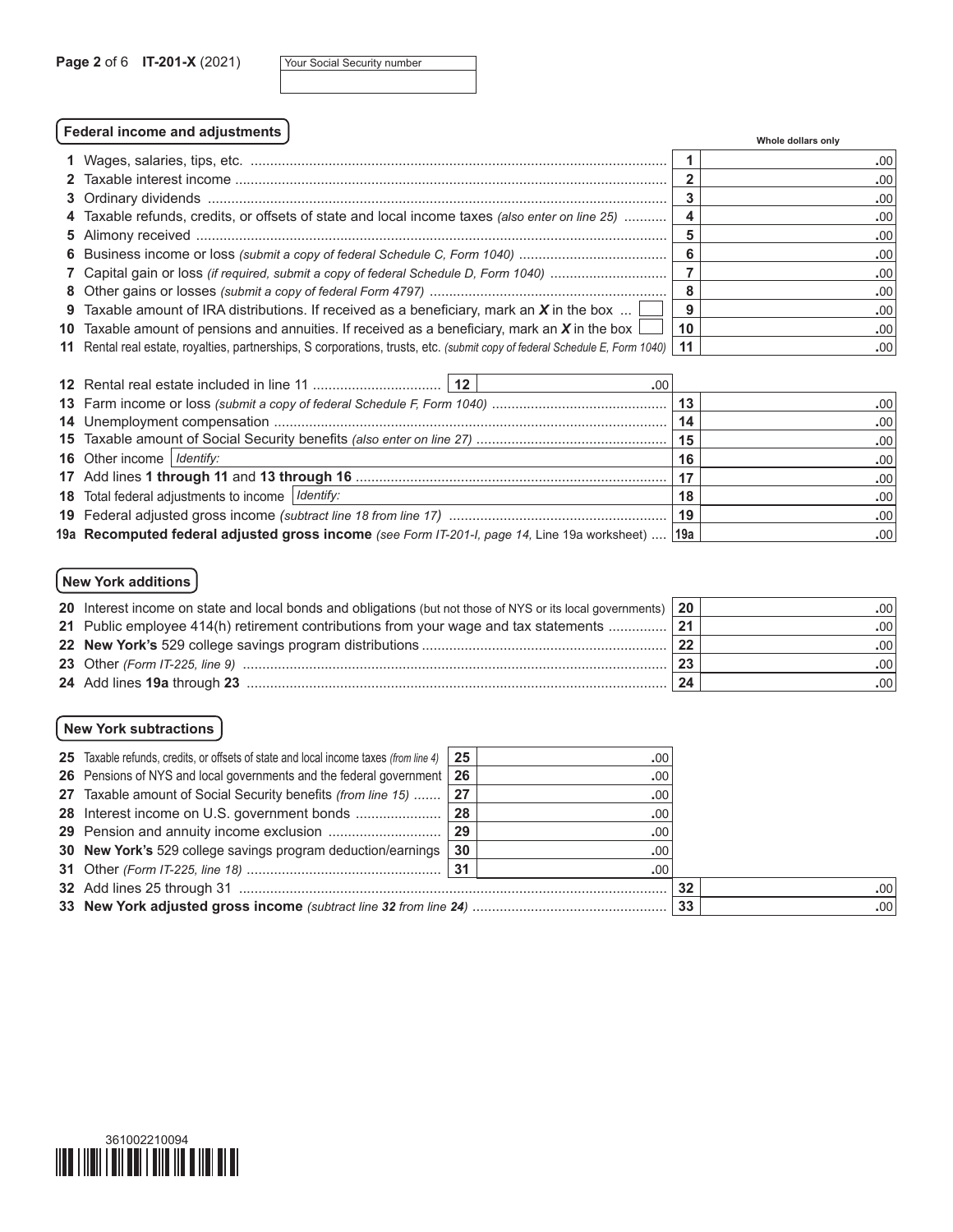# **Standard deduction or itemized deduction**

| 34 Enter your standard deduction (from table below) or your itemized deduction (from Form IT-196) |    |        |  |  |  |  |  |
|---------------------------------------------------------------------------------------------------|----|--------|--|--|--|--|--|
| $\Box$ Itemized $\vert$ 34<br>Mark an $X$ in the appropriate box: $\Box$ Standard - or -          |    | .00    |  |  |  |  |  |
|                                                                                                   | 35 | -00    |  |  |  |  |  |
|                                                                                                   | 36 | 000.00 |  |  |  |  |  |
|                                                                                                   |    | -00    |  |  |  |  |  |

| <b>New York State</b>                                                                                  |       |  |  |  |  |  |  |  |  |
|--------------------------------------------------------------------------------------------------------|-------|--|--|--|--|--|--|--|--|
| standard deduction table                                                                               |       |  |  |  |  |  |  |  |  |
|                                                                                                        |       |  |  |  |  |  |  |  |  |
| <b>Standard deduction</b><br><b>Filing status</b><br>(from the front page)<br>(enter on line 34 above) |       |  |  |  |  |  |  |  |  |
| $\mathbb O$ Single and you<br>marked item C Yes  \$ 3,100                                              |       |  |  |  |  |  |  |  |  |
| $\cup$ Single and you<br>marked item C No                                                              | 8,000 |  |  |  |  |  |  |  |  |
| <b>2</b> Married filing joint return  16,050                                                           |       |  |  |  |  |  |  |  |  |
| 3 Married filing separate                                                                              | 8,000 |  |  |  |  |  |  |  |  |
| 4 Head of household<br>(with qualifying person)  11,200                                                |       |  |  |  |  |  |  |  |  |
| Qualifying widow(er)  16,050<br>(5)                                                                    |       |  |  |  |  |  |  |  |  |

*(continued on page 4)*

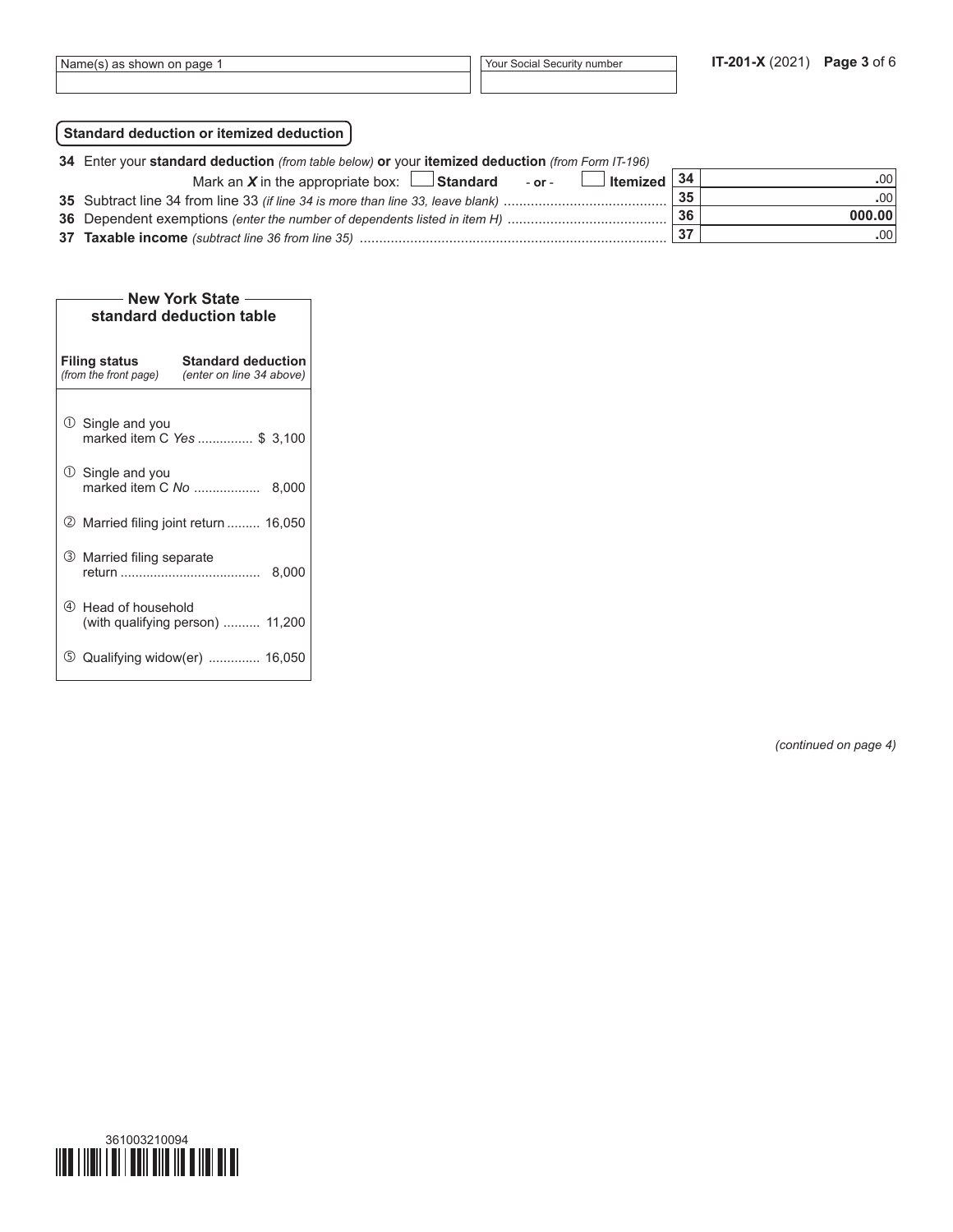|  | Your Social Security number |  |  |
|--|-----------------------------|--|--|
|--|-----------------------------|--|--|

**Tax computation, credits, and other taxes**

|                                                                   |     |     |     | .001 |
|-------------------------------------------------------------------|-----|-----|-----|------|
|                                                                   |     |     | -39 | .001 |
|                                                                   |     | .00 |     |      |
|                                                                   | -41 | .00 |     |      |
| 42 Other NYS nonrefundable credits (Form IT-201-ATT, line 7)   42 |     | .00 |     |      |
|                                                                   |     |     |     | -001 |
|                                                                   |     |     |     | .00  |
|                                                                   |     |     |     | .001 |
|                                                                   |     |     |     | .001 |

# **New York City and Yonkers taxes, credits, and surcharges and MCTMT**

|    |                                                                                                      | 47              | .00  |     |      |
|----|------------------------------------------------------------------------------------------------------|-----------------|------|-----|------|
|    |                                                                                                      | <b>47a</b>      | .00  |     |      |
|    |                                                                                                      | 48              | .00  |     |      |
|    | 49 Subtract line 48 from line 47a (if line 48 is more than                                           |                 |      |     |      |
|    |                                                                                                      | 49              | .00  |     |      |
|    | <b>50</b> Part-year NYC resident tax (Form IT-360.1)                                                 | 50              | .00  |     |      |
| 51 |                                                                                                      | 51              | .00  |     |      |
|    |                                                                                                      | 52              | .00  |     |      |
|    | 53 NYC nonrefundable credits (Form IT-201-ATT, line 10)                                              | 53              | .00  |     |      |
|    | 54 Subtract line 53 from line 52 (if line 53 is more than                                            |                 |      |     |      |
|    |                                                                                                      | 54              | .00. |     |      |
|    | 54a MCTMT net                                                                                        |                 |      |     |      |
|    | earnings base   54a  <br>.00                                                                         |                 |      |     |      |
|    |                                                                                                      | 54 <sub>b</sub> | .00  |     |      |
|    |                                                                                                      | 55              | .00  |     |      |
|    | 56 Yonkers nonresident earnings tax (Form Y-203)                                                     | 56              | .00  |     |      |
|    | 57 Part-year Yonkers resident income tax surcharge (Form IT-360.1)                                   | 57              | .00  |     |      |
|    | 58 Total New York City and Yonkers taxes / surcharges and MCTMT (add lines 54 and 54b through 57)    |                 |      | -58 | .00. |
|    |                                                                                                      |                 |      |     |      |
| 59 | Sales or use tax as reported on your original return (see instructions. Do not leave line 59 blank.) |                 |      | 59  | .00. |
|    | 60 Voluntary contributions as reported on your original return (or as adjusted by the                |                 |      |     |      |
|    |                                                                                                      |                 |      | 60  | .00. |
|    | 61 Total New York State, New York City, Yonkers, and sales or use taxes, MCTMT, and                  |                 |      |     |      |
|    |                                                                                                      |                 |      | 61  | .00. |

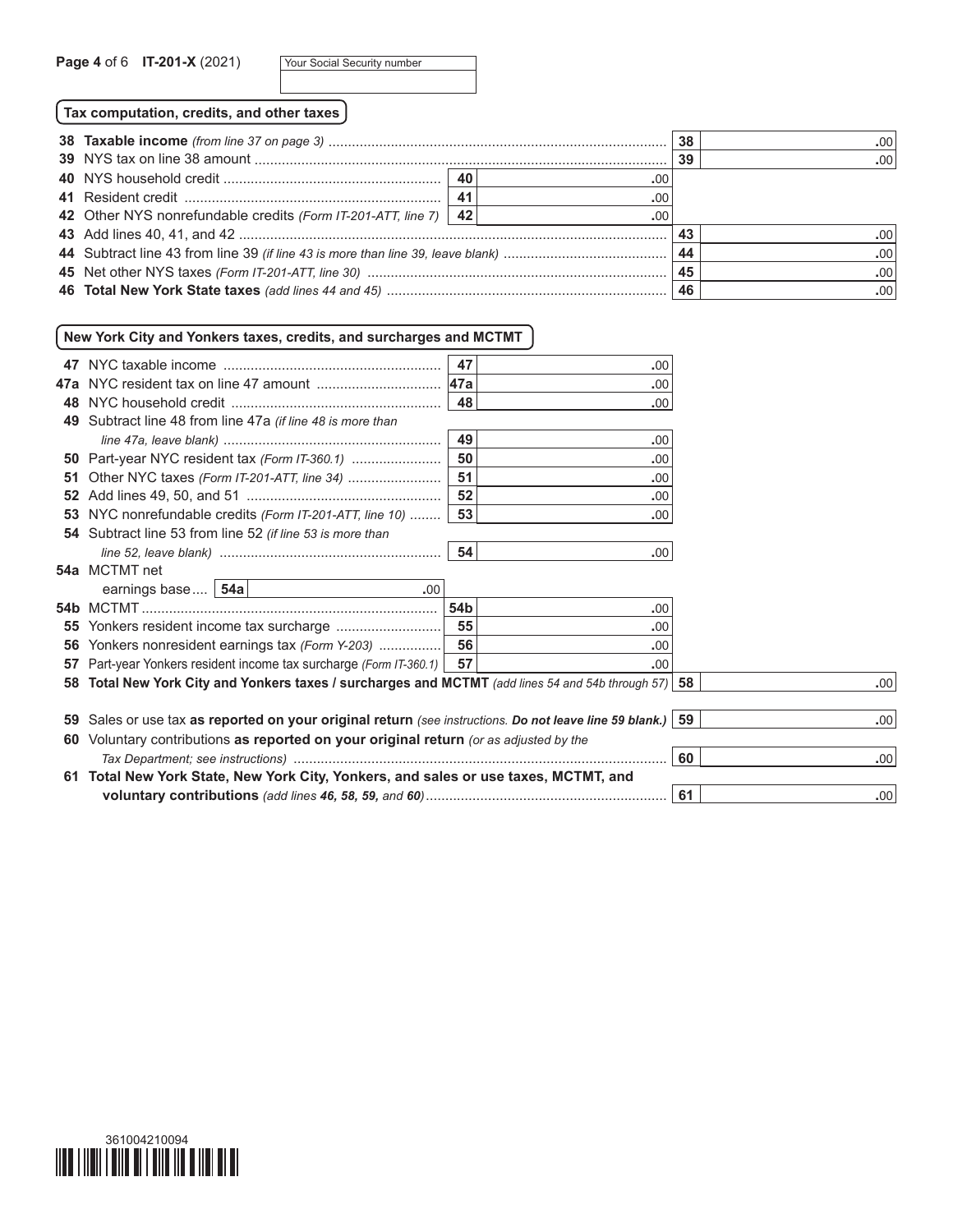| Name(s) as shown on page 1 |                                                                                                                                           |     | Your Social Security number                                    |    | IT-201-X (2021) Page 5 of 6                           |  |  |  |  |
|----------------------------|-------------------------------------------------------------------------------------------------------------------------------------------|-----|----------------------------------------------------------------|----|-------------------------------------------------------|--|--|--|--|
|                            |                                                                                                                                           |     |                                                                |    |                                                       |  |  |  |  |
|                            |                                                                                                                                           |     |                                                                | 62 | .00.                                                  |  |  |  |  |
|                            | Payments and refundable credits                                                                                                           |     |                                                                |    |                                                       |  |  |  |  |
|                            |                                                                                                                                           | 63  | .00                                                            |    | You must submit all                                   |  |  |  |  |
|                            | 64 NYS/NYC child and dependent care credit                                                                                                | 64  | .00                                                            |    | required forms. Failure to<br>do so will result in an |  |  |  |  |
|                            |                                                                                                                                           | 65  | .00                                                            |    | adjustment to your return.                            |  |  |  |  |
|                            |                                                                                                                                           | 66  | .00                                                            |    |                                                       |  |  |  |  |
| 67                         |                                                                                                                                           | 67  | .00                                                            |    |                                                       |  |  |  |  |
|                            |                                                                                                                                           | 68  | .00                                                            |    | See Important information in<br>the instructions.     |  |  |  |  |
|                            | 69 NYC school tax credit (fixed amount) (also complete F on page 1)                                                                       | 69  | .00                                                            |    |                                                       |  |  |  |  |
|                            | 69a NYC school tax credit (rate reduction amount)                                                                                         | 69a | .00                                                            |    |                                                       |  |  |  |  |
|                            |                                                                                                                                           | 70  | .00                                                            |    |                                                       |  |  |  |  |
|                            |                                                                                                                                           | 70a |                                                                |    |                                                       |  |  |  |  |
| 71.                        | Other refundable credits (Form IT-201-ATT, line 18)                                                                                       | 71  | .00                                                            |    |                                                       |  |  |  |  |
|                            |                                                                                                                                           | 72  | .00                                                            |    |                                                       |  |  |  |  |
| 73                         |                                                                                                                                           | 73  | .00                                                            |    |                                                       |  |  |  |  |
| 74                         |                                                                                                                                           | 74  | .00                                                            |    |                                                       |  |  |  |  |
| 75                         | Total estimated tax payments / Amount paid with Form IT-370                                                                               | 75  | .00                                                            |    |                                                       |  |  |  |  |
|                            | 76 Amount paid with original return, plus additional tax paid                                                                             |     |                                                                |    |                                                       |  |  |  |  |
|                            | after your original return was filed (see instructions)                                                                                   | 76  | .00                                                            | 77 |                                                       |  |  |  |  |
|                            |                                                                                                                                           |     |                                                                |    | .00.                                                  |  |  |  |  |
|                            | 78 Overpayment, if any, as shown on original return or previously adjusted by NY State (see instr.)                                       |     |                                                                | 78 | .00.                                                  |  |  |  |  |
|                            |                                                                                                                                           |     |                                                                |    |                                                       |  |  |  |  |
|                            | 78a Amount from original Form IT-201, line 79 (see instructions) 78a                                                                      |     | .00.                                                           |    |                                                       |  |  |  |  |
| 79.                        |                                                                                                                                           |     |                                                                | 79 | .00.                                                  |  |  |  |  |
|                            |                                                                                                                                           |     |                                                                |    |                                                       |  |  |  |  |
|                            | Your refund                                                                                                                               |     |                                                                |    |                                                       |  |  |  |  |
|                            | 80 If line 79 is more than line 62, subtract line 62 from line 79 and indicate how you want your refund                                   |     |                                                                |    |                                                       |  |  |  |  |
|                            | (fill in lines 82<br>direct<br>- or -                                                                                                     |     | paper                                                          |    |                                                       |  |  |  |  |
|                            | Mark one refund choice:<br>deposit through 82c)                                                                                           |     |                                                                | 80 | .00.                                                  |  |  |  |  |
|                            | Amount you owe                                                                                                                            |     |                                                                |    |                                                       |  |  |  |  |
|                            |                                                                                                                                           |     |                                                                |    |                                                       |  |  |  |  |
|                            |                                                                                                                                           |     |                                                                | 81 | .00.                                                  |  |  |  |  |
|                            | To pay by electronic funds withdrawal, mark an $X$ in the box                                                                             |     | and fill in lines 82 through 82d. If you pay by check or money |    |                                                       |  |  |  |  |
|                            | order you must complete Form IT-201-V and mail it with your return.                                                                       |     |                                                                |    |                                                       |  |  |  |  |
|                            |                                                                                                                                           |     |                                                                |    |                                                       |  |  |  |  |
|                            | <b>Account information</b>                                                                                                                |     |                                                                |    |                                                       |  |  |  |  |
| 82                         | Account information for direct deposit or electronic funds withdrawal (see instructions)                                                  |     |                                                                |    |                                                       |  |  |  |  |
|                            |                                                                                                                                           |     |                                                                |    |                                                       |  |  |  |  |
|                            | If the funds for your payment (or refund) would come from (or go to) an account outside the U.S.,                                         |     |                                                                |    |                                                       |  |  |  |  |
|                            | Personal savings - or -<br><b>Business checking</b><br>Personal checking - or -<br><b>Business savings</b><br>82a Account type:<br>– or – |     |                                                                |    |                                                       |  |  |  |  |
|                            | Routing number<br>82b                                                                                                                     |     | 82c Account number                                             |    |                                                       |  |  |  |  |
|                            | Electronic funds withdrawal (see instructions)  Date<br>82d                                                                               |     | Amount                                                         |    | .00                                                   |  |  |  |  |
|                            |                                                                                                                                           |     |                                                                |    |                                                       |  |  |  |  |